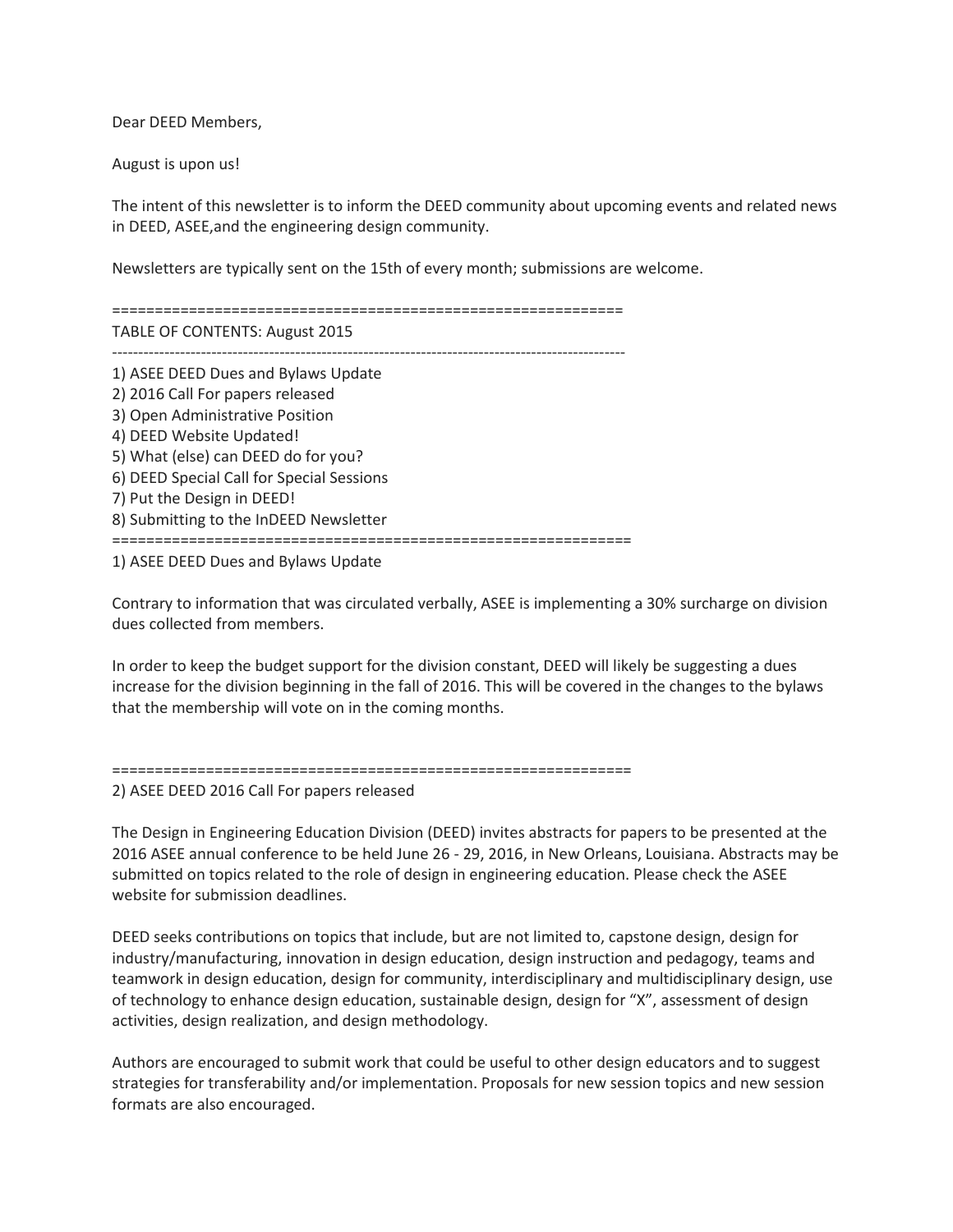Technical and Poster Sessions

Accepted final papers will be published in the proceedings and presented in either a technical or a poster session. The poster session will be used to accommodate papers that do not fit into a session topic grouping or are works-in-progress. Authors can request a poster presentation by contacting the DEED Program Chair or by adding "Work-in-Progress:" at the beginning of the title of their work. Additionally, the DEED Program Chair may assign any accepted paper to a poster session (even when the paper is not a work-in-progress) when the paper does not fit into a session topic grouping.

In addition to the ASEE "Publish to Present" requirements, DEED requires the support of its authors in "Review to Publish" at both the abstract and manuscript stages.

## Workshops

DEED also sanctions workshops in the areas listed for paper submissions. Persons wishing to have DEED promote a workshop for the 2016 Annual Conference should retrieve the ASEE workshop form, complete it and send it to the program chair. DEED officers and directors will review workshop submissions for appropriate content. Workshops submitted directly on the ASEE site, prior to DEED approval, will not be recommended to conference organizers for inclusion.

For information about any submission, see the ASEE website: [http://www.asee.org.](http://www.asee.org/)

For questions or ideas concerning DEED topics or sessions, contact the 2016 DEED Program Chair: Gail Hohner [\(ghohner@umich.edu,](mailto:ghohner@umich.edu) [+1-734-763-7421\)](tel:%2B1-734-763-7421), University of Michigan, Ann Arbor, Mi, 48104.

=============================================================

3) Open Administrative Position - University of Cincinnati

The Department of Engineering Education (DEE) in the College of Engineering and Applied Science (CEAS) at the University of Cincinnati (UC) invites applications for the position of Department Head. The principal responsibility of this position is to provide leadership and management of the department including responsibility for planning, fiscal management, human resources, and departmental communications. The Department Head is expected to advance the research and teaching missions of the department, nurture collaborations across the college and campus, and work to achieve departmental, college, and university strategic goals.

For more details and to submit an application, please visit: <https://career8.successfactors.com/sfcareer/jobreqcareer?jobId=5701&company=UCPROD&username>

Application must include a cover letter, curriculum vitae, a statement of experience, vision, and leadership and at least three references. References will only be contacted for those candidates who are selected for the short list. Applications will be reviewed on a rolling basis until the position is filled. UC is an affirmative action/equal opportunity institution.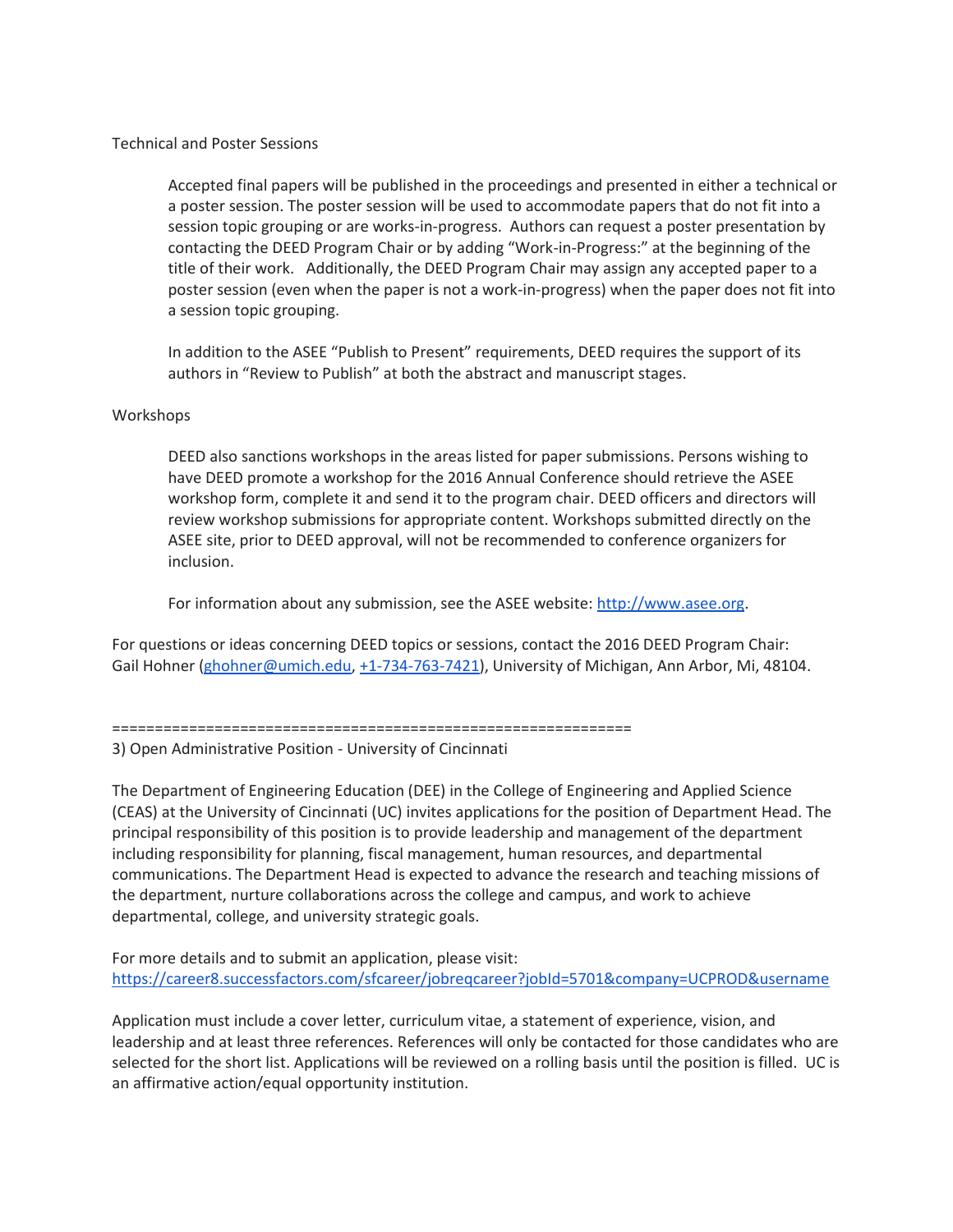Point of Contact for questions: Kathleen Ossman - [ossmanka@ucmail.uc.edu](mailto:ossmanka@ucmail.uc.edu)

============================================================= 4) DEED Website Updated!

The website for our division is located at [deed.asee.org](http://deed.asee.org/)

Our past President and current webmaster, Susannah Howe, has added content and improved navigation of the site. There is also a portal to other design related websites.

Members with suggestions for the site layout or with suggested content for the site should contact Susannah at: [showe@smith.edu](mailto:showe@smith.edu)

Future work on the site will include an archive for business of DEED (budgets, minutes, best practices, paper calls, etc.) and implementation of a member's forum.

=============================================================

5) What (else) can DEED do for you?

As a dues-paying member of DEED, you can expect a robust program of sessions at ASEE every year and regular news updates of topics related to design education. But don't let your return on investment stop there! DEED aims to be a responsive division, invested in its members and their ideas. Let us know what DEED can do for you! The DEED officers are eager to hear your suggestions for DEED activities and initiatives, at ASEE and year-round. Please send your ideas to DEED chair Peter Schmidt [\(ps125@evansville.edu\)](mailto:ps125@evansville.edu) and stay tuned - inDEED.

```
=============================================================
```
6) DEED Special Call for Special Sessions

The Design in Engineering Education Division (DEED) issues this special call for ideas for special, nontraditional, targeted or other session topics or formats to be integrated into the 2016 ASEE annual conference to be held June 26 - 29, 2016, in New Orleans, Louisiana.

Have an idea that may not fit into a typical session? What better way to increase your chances of acceptance than tailoring the session to your work product! Have an out of the box idea for a session? We want to hear it!

The time for innovation is now. Format and topic changes are more easily integrated in the nascent phase of conference design.

Send your ideas to Gail Hohner [\(ghohner@umich.edu,](mailto:ghohner@umich.edu) [+1-734-763-7421\)](tel:%2B1-734-763-7421), University of Michigan, Ann Arbor, MI, 48104.

=============================================================